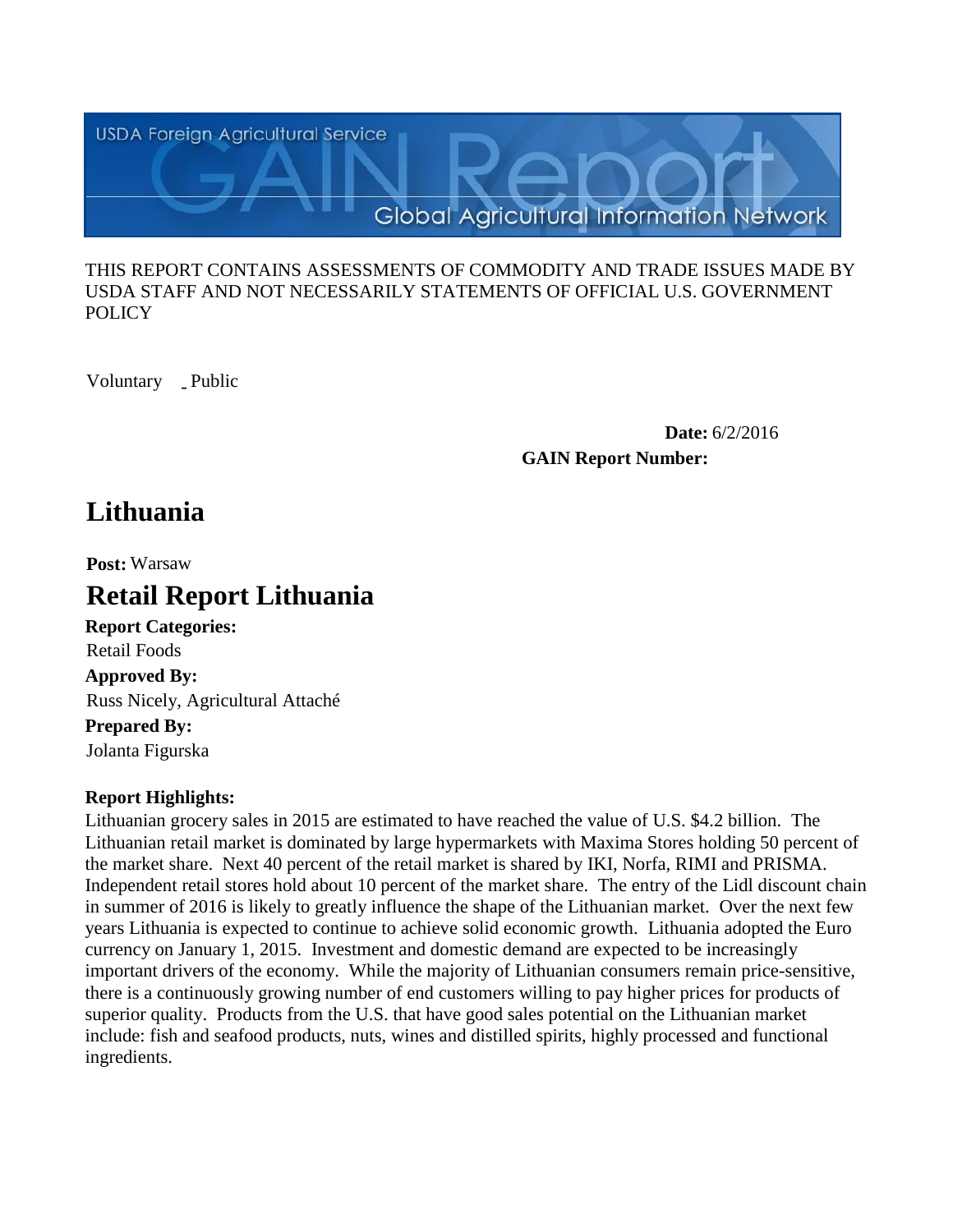### **General Information:**  *SECTION I.MARKET SUMMARY*

The Lithuanian retail market continues to be dominated by large hypermarkets with Maxima stores holding over 50 percent of the market share. Maxima Company currently operates 234 stores of three size formats (Maxima X, Maxima XX, Maxima XXX). Next 40 percent of the retail market share is captured by IKI (243 stores), Norfa (136), RIMI (52 stores), Prisma (4 stores). Aibe Group constituting of over 700 independent Lithuanian store owners is a gaining grounds in smaller cities and rural areas.

The entry of the Lidl discount chain in summer of 2016 is likely to change the current market structure. Lidl plans to start its operation with 20-25 stores, but holds about 80 perspective locations for future development.

Internet retailing is becoming increasingly important in Lithuania. Maxima chain was the first to introduce this concept in sales of food products in Lithuania. Maxima's internet operations are currently branched out to Barbora Company which remains part of Maxima Grupe [\(www.barbora.lt\)](http://www.barbora.lt/).

| Twee It Emmanual Stockty Retainers Outlets by Chambers Chas 2010 2010 |       |       |       |       |       |       |  |  |
|-----------------------------------------------------------------------|-------|-------|-------|-------|-------|-------|--|--|
| <b>Outlet</b>                                                         | 2010  | 2011  | 2012  | 2013  | 2014  | 2015  |  |  |
| <b>Modern Grocery Retailers</b>                                       | 2,377 | 2,446 | 2,450 | 2,529 | 2,570 | 2,650 |  |  |
| - Convenience Stores                                                  | 1,398 | 1,470 | 1,475 | 1,549 | 1,569 | 1,725 |  |  |
| - Discounters                                                         | 103   | 104   | 106   | 92    | 90    |       |  |  |
| - Forecourt Retailers                                                 | 435   | 422   | 413   | 418   | 421   | 419   |  |  |
| -- Chained Forecourts                                                 | 360   | 349   | 343   | 350   | 355   | 353   |  |  |
| -- Independent Forecourts                                             | 75    | 73    | 70    | 68    | 66    | 66    |  |  |
| - Hypermarkets                                                        | 41    | 42    | 46    | 52    | 60    | 63    |  |  |
| - Supermarkets                                                        | 400   | 408   | 410   | 418   | 430   | 443   |  |  |
| <b>Traditional Grocery Retailers</b>                                  | 3,412 | 3,366 | 3,325 | 3,251 | 3,238 | 3,237 |  |  |
| - Food/Drink/Tobacco Specialists                                      | 465   | 521   | 531   | 545   | 555   | 567   |  |  |
| - Independent Small Grocers                                           | 2,288 | 2,242 | 2,200 | 2,176 | 2,159 | 2,144 |  |  |
| - Other Grocery Retailers                                             | 659   | 603   | 594   | 530   | 524   | 526   |  |  |
| <b>Grocery Retailers</b>                                              | 5,789 | 5,812 | 5,775 | 5,780 | 5,808 | 5,887 |  |  |

*Table 1. Lithuania - Grocery Retailers Outlets by Channel: Units 2010-2015*

*Source: Euromonitor International from official statistics, trade associations, trade press*

During 2015 Lithuania's economy recovered from the 2012-13 economic slowdown, growing by 1.6 percent thanks to continuously increasing domestic demand. Further increase in real GDP growth to 2.6 percent is expected in 2016. Disposable income per capita in 2015 amounted to U.S. \$8,932. Lithuanian GDP per capita exceeds that of the other two Baltic States, standing at 73 percent of the European Union (EU) average.

Unemployment in Lithuania in 2015 was at 9.1 percent in 2015 and it is forecast to fall to 8.4 percent in 2016. Both employment and the number of vacancies are climbing. Skill shortages are emerging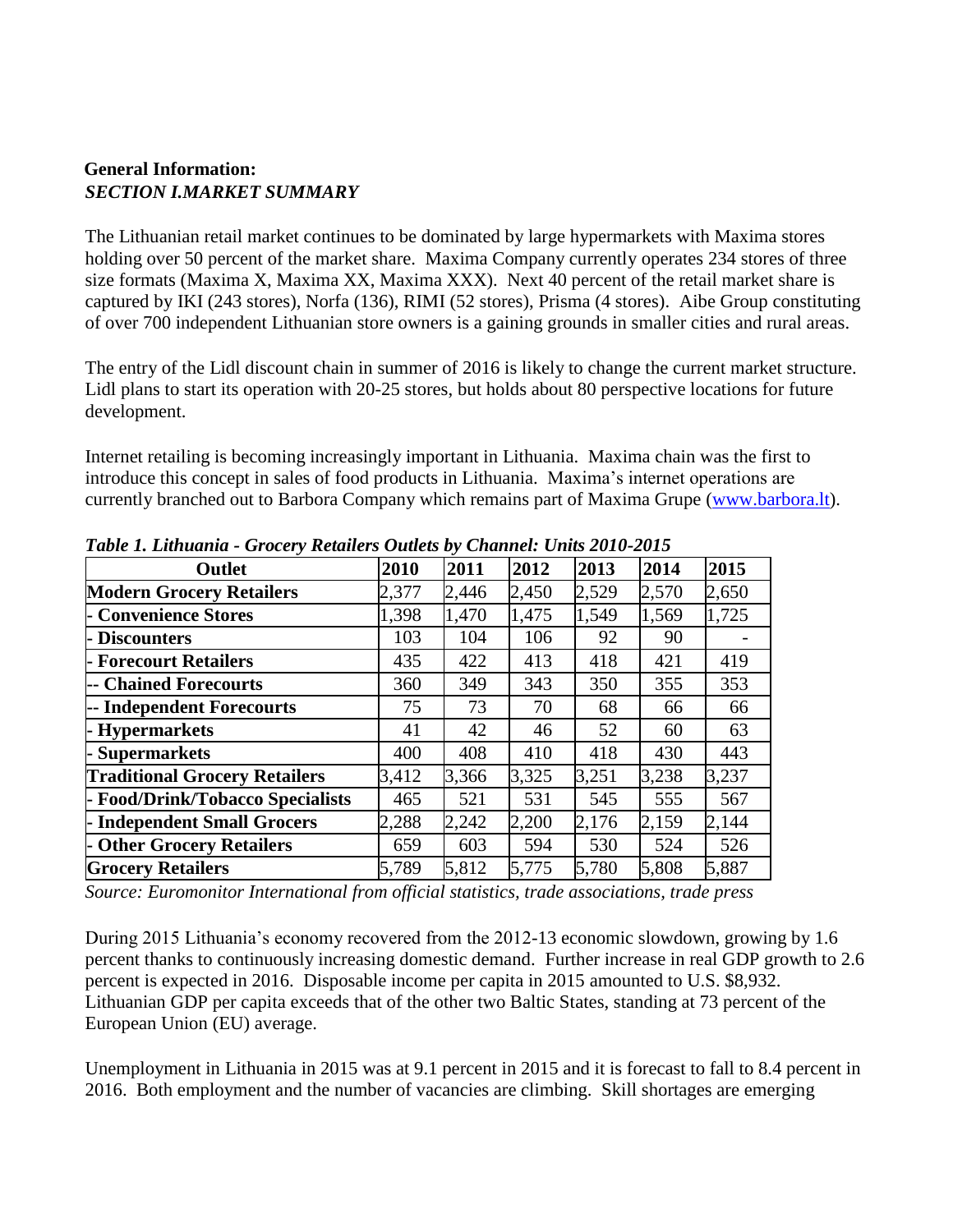as Lithuania moves up the technological chain. The Lithuanian Central Bank expects wages to rise by nearly 5 percent in 2016.

Working-age population numbers are decreasing due to negative population growth especially a high level of emigration. Experts predict that unless this trend is reversed by return migration or new immigration, a tighter labor market and a slowdown in productivity gains could negatively affect Lithuania's long-term economic growth.

|                                         | $2015^{\mathrm{a}}$ | 2016 <sup>b</sup> | $2017^b$ | 2018 <sup>b</sup> | 2019 <sup>b</sup> | $2020^{\rm b}$ |
|-----------------------------------------|---------------------|-------------------|----------|-------------------|-------------------|----------------|
| <b>Real GDP</b> growth                  | 1.6                 | 2.6               | 3.2      | 3.4               | 3.3               | 2.9            |
| Population (m)                          | 3.1                 | 3.0               | 3.0      | 2.9               | 2.9               | 2.8            |
| Unemployment rate (av)                  | 9.1                 | 8.4               | 8.0      | 7.6               | 7.3               | 7.0            |
| <b>Consumer price inflation</b>         | $-0.7$              | 0.9               | 1.9      | 2.4               | 2.4               | 2.4            |
| <b>Exports of good fob (U.S. \$)</b>    | 28.2                | 27.6              | 28.7     | 30.5              | 32.0              | 32.99          |
| Imports of goods fob (U.S. \$)          | 30.9                | 30.7              | 31.7     | 33.3              | 34.8              | 35.9           |
| <b>Exchange rate Euro: U.S. \$ (av)</b> | 0.90                | 0.94              | 0.92     | 0.90              | 0.87              | 0.85           |

*Table 2. Basic Economic Indicators* 

*Source: Economist Intelligence Unit <sup>a</sup>estimates and <sup>b</sup> forecasts.*

In 2014 the disposable income for a single person household in Lithuania was Euro 585 (U.S. \$778); as compared with Euro 572 (U.S. \$760) in Latvia and Euro 858 (U.S. \$1,141) in Estonia.

| Household expenditures, 2014 (%)                 | <b>EU28</b> | Lithuania |
|--------------------------------------------------|-------------|-----------|
| Food and non-alcoholic beverages                 | 15.8        | 23.7      |
| Alcoholic beverages and tobacco                  | 4.5         | 8.6       |
| Clothing and footwear                            | 6.2         | 6.7       |
| Housing, water, electricity, gas and other fuels | 15.9        | 12.3      |
| Furnishings, household equipment, maintenance    | 6.3         | 6.2       |
| Health                                           | 4.2         | 5.4       |
| Transport                                        | 14.9        | 14.7      |
| Communications                                   | 3.1         | 2.6       |
| Recreation and culture                           | 10.1        | 6.9       |
| Education                                        | 1.2         | 1.2       |
| <b>Restaurants and hotels</b>                    | 9           | 5.2       |
| Miscellaneous goods and services                 | 8.8         | 6.5       |

 *Table 3. Household expenditures 2014 (%), EU 28 average/Lithuania*

 *Source: Harmonized consumer price index, Eurostat*

The population of Lithuania has been decreasing since the early 1990s. In 2015 Lithuania had 3.1 million inhabitants, which is almost 600,000 less than recorded in 2000; further decreases to 2.8 million are expected by the year 2020.

Lithuanian society is also ageing as population declines. The median age was 42.7 years in 2015, 5.9 years greater than in 2000. The number of those 65 and over was 18.9 percent of total population in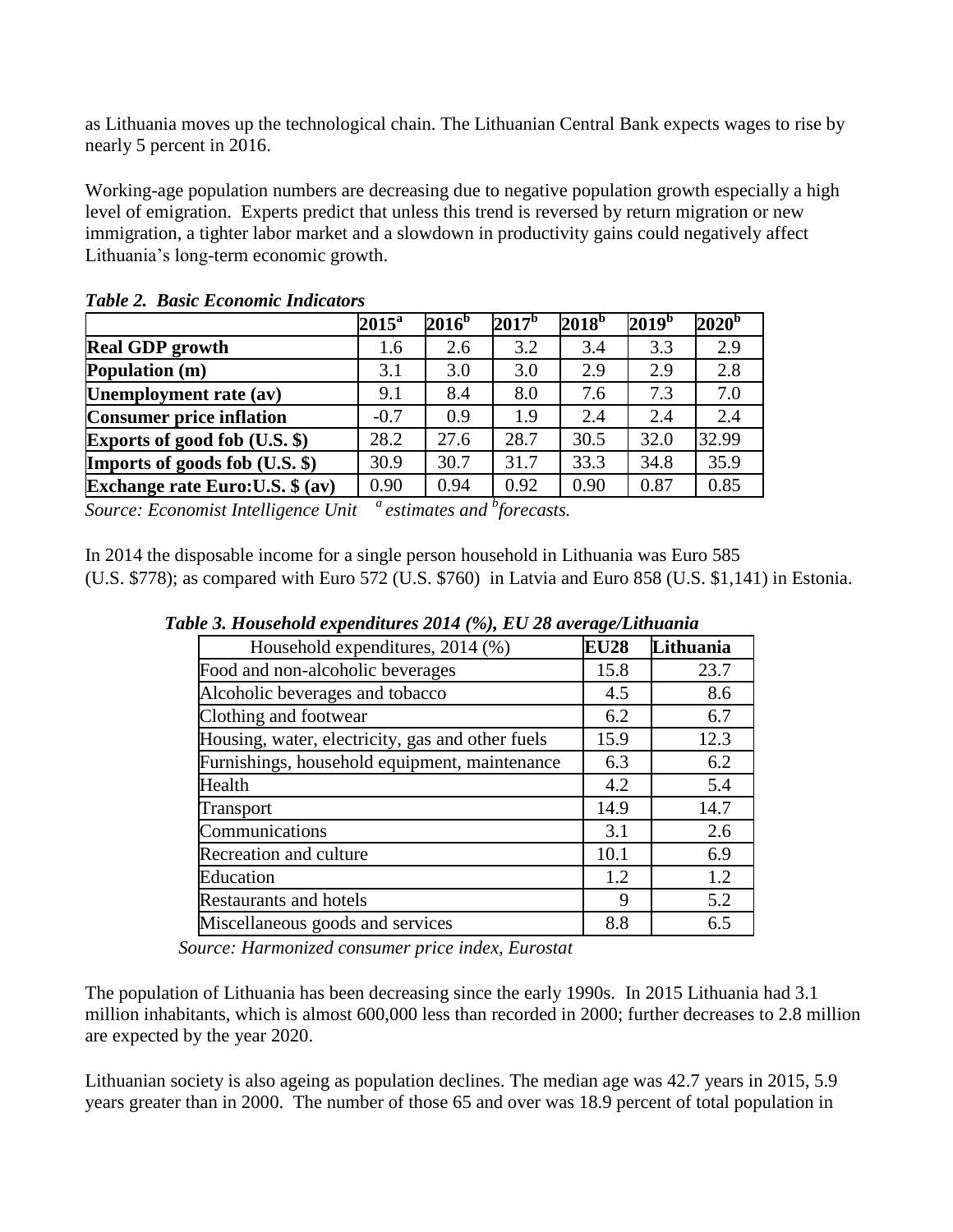2015 and the share will rise to 24.7 percent by 2030.

The proportion of urban residents is rising as the population declines. For the past 20 years the country's major population and commercial centers have gained influence, prompting growing numbers to move from rural to urban areas. The privatization of many state-owned collective farms was another factor encouraging the move to urban centers. City dwellers enjoy a much higher standard of living and unemployment rates in cities are lower than in rural areas.

In 2015 Lithuania imported agricultural and fish products worth U.S. \$4 billion with imports worth U.S. \$75 million originating from the United States; a 1.6 percent share.

In 2015 Lithuanian imports of consumer oriented food products amounted to nearly U.S. \$3 billion, with imports worth U.S. \$19 million originating from the United States, up from U.S. \$13 million in 2014. Lithuanian imports of consumer oriented food products in 2016 are forecast to remain on similar level, but to further increase by 10 percent over 2017-2020 period.

Lithuania's import of fish and seafood products also continues to develop and reached U.S. \$438 million in 2015, with U.S. \$25 million (5.8 percent market share) originating from the United States.

| Agricultural Total, total imports                            | 4,726      |
|--------------------------------------------------------------|------------|
| Agricultural Total, imports from U.S.A.                      | 75 (1.6%)  |
| Intermediate Agricultural Products, total imports            | 575        |
| Intermediate Agricultural Products, imports from U.S.A.      | $1(0.2\%)$ |
| Consumer-Oriented Agricultural Products, total imports       | 2,848      |
| Consumer-Oriented Agricultural Products, imports from U.S.A. | 19 (0.75%) |
| Fish and Seafood Products, total imports                     | 438        |
| Fish and Seafood Products, imports from U.S.A.               | 25 (5.8%)  |

*Table 4. Lithuania - Imports of agricultural and fish products 2015, in Million U.S. \$*

*Source: Global Trade Atlas*

Lithuania views the United States positively and U.S. products are considered to be of high quality. Product that has been imported into the EU can be transported to Lithuania without additional tariffs and without meeting additional regulatory requirements aside from required labeling in Lithuanian language.

|  |  | Table 5. Lithuania - Consumption of selected consumer goods per capita |  |  |
|--|--|------------------------------------------------------------------------|--|--|
|  |  |                                                                        |  |  |

| Consumer goods |  | 2014 |
|----------------|--|------|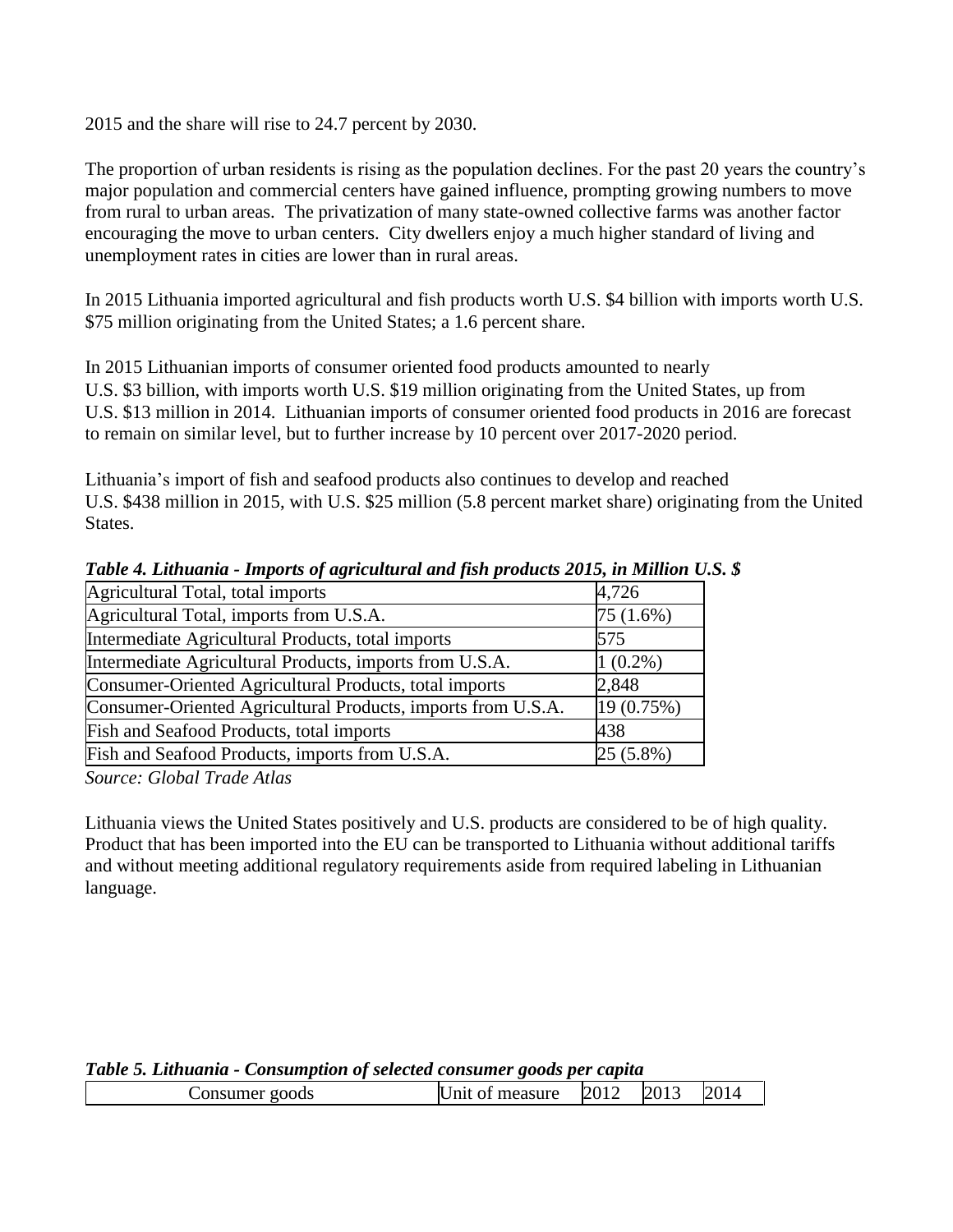|                                               |                 | 73       | 77 |    |
|-----------------------------------------------|-----------------|----------|----|----|
| Meat and meat products                        | kg              |          |    | 83 |
|                                               |                 | 30       | 30 | 31 |
| Milk and milk products                        | kg              | 3        | 7  | 2  |
|                                               |                 | 20       | 21 | 22 |
| Eggs                                          | pcs             | $\theta$ | 2  | 4  |
| Sugar                                         | kg              | 30       | 36 | 33 |
| Potatoes                                      | kg              | 95       | 93 | 96 |
|                                               |                 | 10       | 10 | 10 |
| Vegetables                                    | kg              | 1        |    | 0  |
| Fruit                                         | kg              | 58       | 67 | 79 |
|                                               |                 | 11       | 11 | 12 |
| Cereal products (bread, pasta, flour, groats) | kg              | 6        | 9  |    |
| Fish and fish products                        | kg              | 19       | 20 | 18 |
|                                               | pure (100 %)    |          | 12 | 12 |
| Consumption of alcohol                        | alcohol, litres | 13       | .9 | .7 |

*Source: National Statistical Office of Lithuania*

# **Table 6. Lithuania - Sales of Packaged Food by Category: Value 2010-2015**

| <b>EUR</b> million                | 2010     | 2011     | 2012     | 2013     | 2014     | 2015     |
|-----------------------------------|----------|----------|----------|----------|----------|----------|
| <b>Baby Food</b>                  | 13.14    | 12.63    | 12.70    | 13.22    | 13.65    | 14.19    |
| <b>Baked Goods</b>                | 169.90   | 176.69   | 179.69   | 188.94   | 187.23   | 190.15   |
| <b>Biscuits and Snack Bars</b>    | 24.60    | 24.75    | 26.20    | 27.69    | 29.04    | 30.59    |
| <b>Breakfast Cereals</b>          | 15.28    | 15.61    | 16.25    | 16.85    | 17.36    | 18.14    |
| Confectionery                     | 132.37   | 140.09   | 151.57   | 163.21   | 172.91   | 183.90   |
| Dairy                             | 278.61   | 315.65   | 325.26   | 337.60   | 346.80   | 344.92   |
| <b>Ice Cream and Frozen</b>       |          |          |          |          |          |          |
| Desserts                          | 39.77    | 41.06    | 44.65    | 48.49    | 51.46    | 51.88    |
| Oils and Fats                     | 119.76   | 132.81   | 129.66   | 141.71   | 146.56   | 151.35   |
| <b>Processed Fruit and</b>        |          |          |          |          |          |          |
| Vegetables                        | 32.09    | 32.90    | 32.84    | 33.70    | 34.65    | 35.64    |
| <b>Processed Meat and Seafood</b> | 256.84   | 277.54   | 285.56   | 299.38   | 318.60   | 336.76   |
| <b>Ready Meals</b>                | 36.52    | 40.74    | 46.19    | 48.81    | 51.92    | 55.65    |
| Rice, Pasta and Noodles           | 39.63    | 41.45    | 43.13    | 44.87    | 46.50    | 48.00    |
| Sauces, Dressings and             |          |          |          |          |          |          |
| Condiments                        | 137.45   | 139.80   | 141.56   | 144.89   | 149.38   | 153.14   |
| Soup                              | 5.99     | 6.16     | 6.33     | 6.62     | 6.79     | 6.82     |
| <b>Spreads</b>                    | 14.34    | 18.29    | 17.63    | 18.70    | 19.82    | 21.04    |
| <b>Sweet and Savoury Snacks</b>   | 29.94    | 32.22    | 32.68    | 34.72    | 36.13    | 37.82    |
| Packaged Food                     | 1,346.22 | 1,448.40 | 1,491.90 | 1,569.39 | 1,628.81 | 1,679.99 |

*Source: Euromonitor International from official statistics, trade associations, trade press, company research, store checks, trade interviews, trade sources*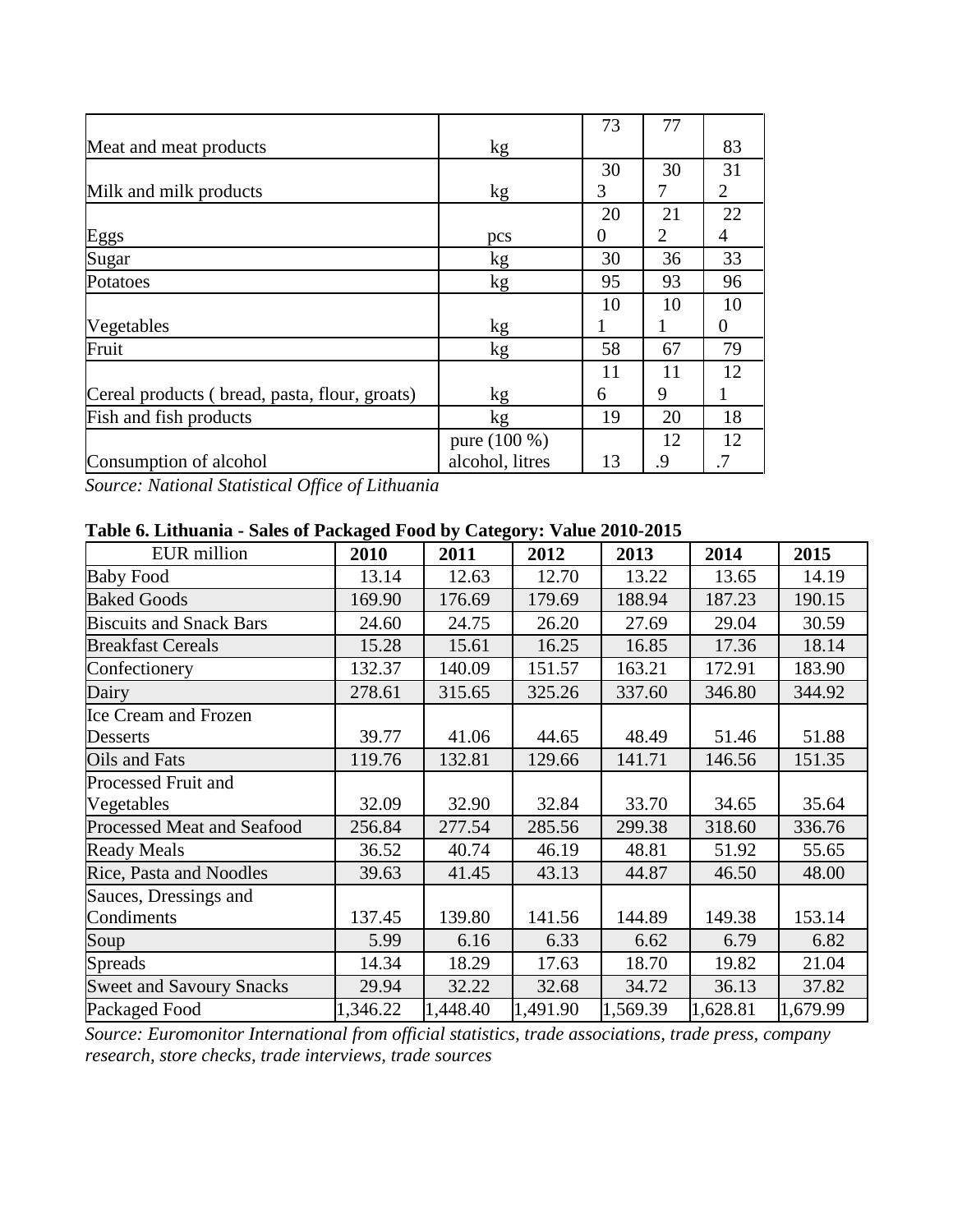| Advantages                                     | Challenges                                            |
|------------------------------------------------|-------------------------------------------------------|
| Despite the recent European financial crisis   | U.S. products face high transportation costs as       |
| Lithuania showed that is capable of a          | compared to many European competitors.                |
| remarkable adjustment capacity.                |                                                       |
| A strategic location offering re-export        | Complicated system of product registration in some    |
| potential to neighbor Baltic States, The       | cases delaying or even preventing the product from    |
| Russian Federation, Ukraine, and the           | entering the Lithuanian market.                       |
| Balkans.                                       |                                                       |
| Transshipment of US products from other        | Lithuania's EU Accession puts United States           |
| EU countries possible with Lithuania's EU      | products at a competitive disadvantage versus EU-28   |
| integration.                                   | duty-free EU internally traded products. This         |
|                                                | situation might change when TTIP agreement is         |
|                                                | implemented.                                          |
| A very productive, young, and skilled labor    | Given the current economic conditions Lithuanian      |
| force therefore, good potential for finding    | consumers indicate that price is still the primary    |
| trading partners and favorable conditions      | purchasing factor for food and beverage products.     |
| for establishing joint ventures.               |                                                       |
| <b>Local consumers associate United States</b> | Food recalls in the EU have had a negative impact on  |
| products with good quality.                    | Lithuanian consumer's views of imported products      |
|                                                | and GMO issues hamper imports of U.S. products.       |
| Market niches exist in consumer ready food     | Foreign investment in the Lithuanian food processing  |
| products - i.e. fish and seafood, nuts, wines  | industry results in local production of many high     |
| and microwavable products.                     | quality products that were previously imported.       |
|                                                | Especially in chocolate and breakfast cereal sectors. |
| As the economies catch up after economic       | European exporters tend to offer credit term (30-90   |
| slowdown sales of high end goods increase.     | days) payments; while many of the U.S. exporters      |
|                                                | require pre- payment.                                 |

*Table 7. Advantages and challenges for American products in the Lithuanian market.*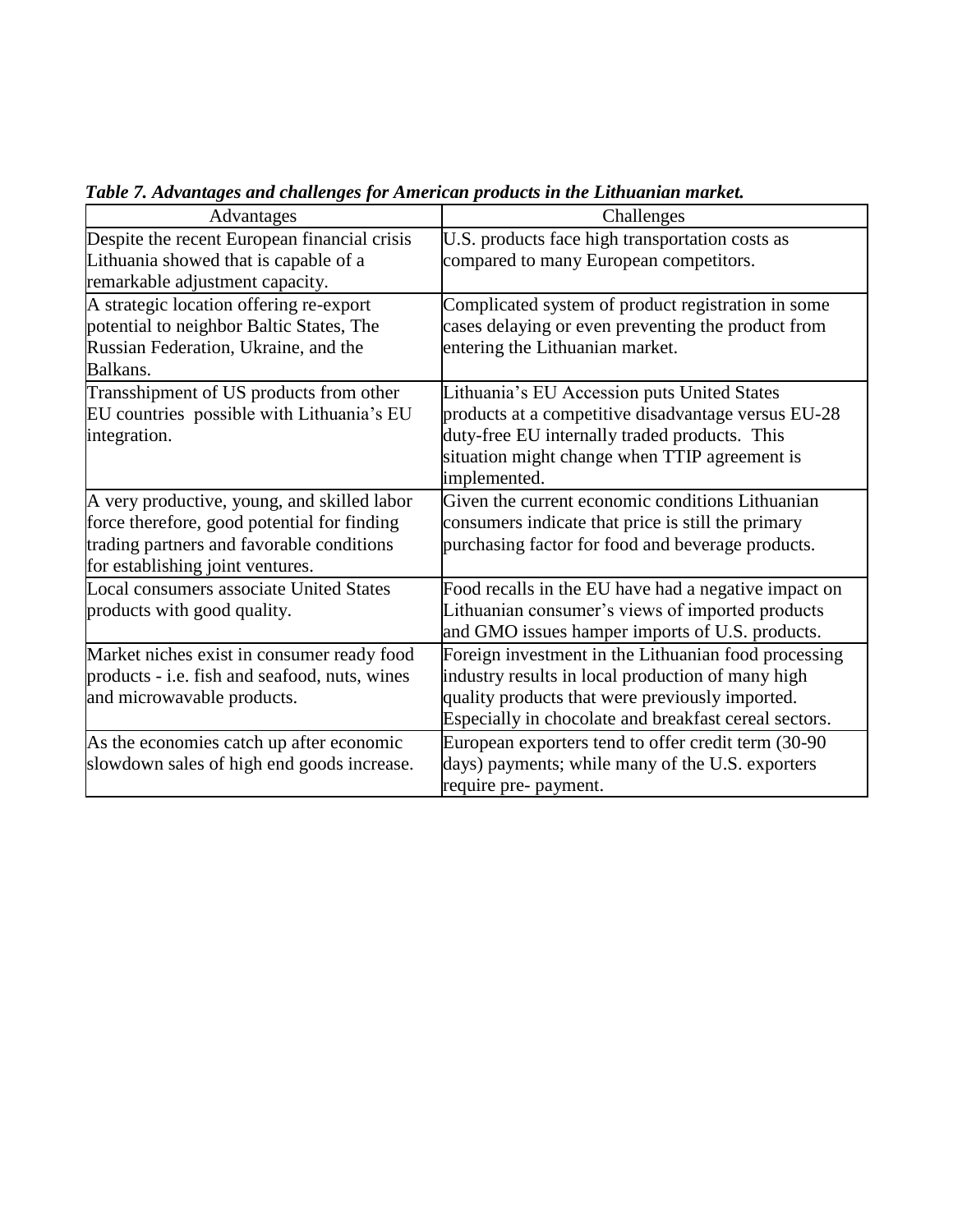# **SECTION II –** *ROAD MAP FOR MARKET ENTRY*

#### *Entry Strategy*



### *Market Structure*

#### A. **Entry Strategy- hypermarkets, supermarkets, discount stores**

Major retail chains operating on the Lithuanian market conduct direct imports (Maxima, IKI, RIMI); while most of the medium sized market players (Norfa, PRISMA, Aibe Group) rely on local importers and wholesalers to obtain products. Successful introduction of niche products in this segment depends to a large extent on local representatives, importers and distributors.

#### **Market Structure**

- Products may be imported either by a retail chain, importer or a representative office, which may also be a wholesaler and / or distributor;
- The representative office deals only with your product, and so pays much more attention to the promotion, advertising, and marketing activities than an importer who buys many, sometimes even competitive, products;
- Some hypermarkets/supermarkets are direct importers (e.g. Maxima, IKI, RIMI)
- Importers are distinctly separated into dry goods, refrigerated items, fruits and vegetables, alcohol, etc.;
- Importers or representative offices may use nation-wide logistic organizations for the storage and distribution of imported products;
- Importers also have their own distribution networks.

Typical conditions for a supplier when entering retail chains operating on the Lithuanian market:

- Entry fees (at times amounting to thousands of Euros), which are not paid back if the agreement is canceled;
- 30-60 day terms of payment;
- Considerable price discount about 10 percent of regular price;
- Obligatory participation in promotional activities, which are held 3-5 times a year and last for 1- 3 weeks.
- Obligatory participation in covering the cost of advertising of promoted products;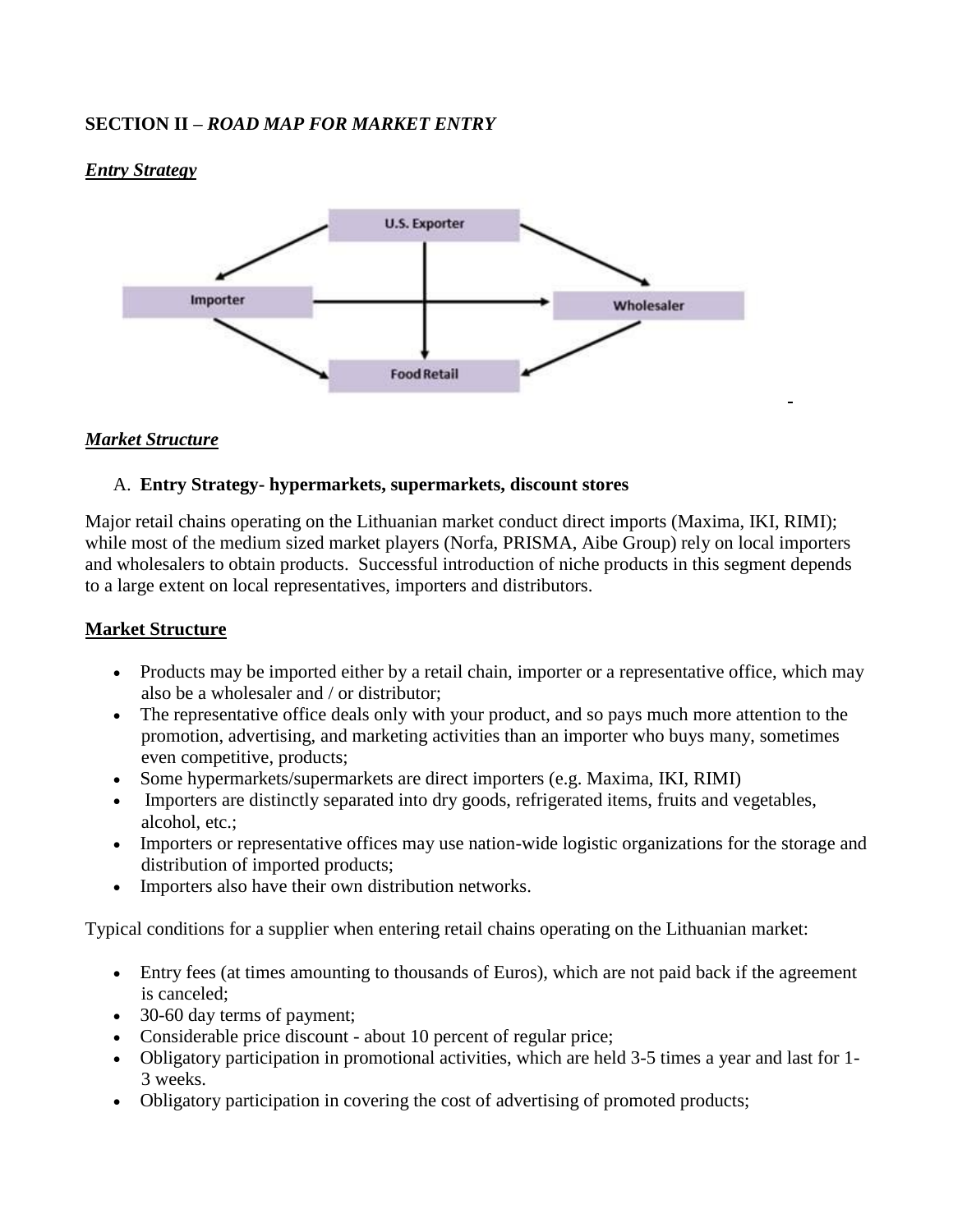- Slotting fees (U.S. \$250-5,000) for placing each type of product on the shelf;
- Fees for the "display area";
- No opportunity to influence the "shelf price" level;
- Very strict delivery terms (exact date and time frame e.g. May 27, 2016 12:00-14:00).

Supplier contracts may vary from one to another and all clauses depend on negotiations of the interested parties.

## *Company Profiles*

The distribution system for consumer ready food products, as with all other branches of the Lithuanian economy, is still undergoing a rapid transformation and remains one of the most dynamic and fastest growing areas of the Lithuanian economy.

As Lithuanian consumer income grows, Lithuanians are becoming more fastidious buyers, which forces retailers to pay more attention to issues such as quality of product and customer service, the availability of additional services as well as store design, to make shopping more pleasant and convenient.

Modern grocery retailers, such as [Maxima,](https://www.maxima.lt/en) [Iki](http://www.iki.lt/) and [Rimi,](http://www.rimi.lt/) continue to dominate sales of packaged food in Lithuania. The arrival of Lidl (German based discounter operating in 26 countries of EU) is anticipated in summer of 2016, what will likely disrupt the current order in grocery retailers. At the same time rapid development of the [Aibe](http://www.aibe.lt/) group of grocery stores proves Lithuania's provinces also offer good sales opportunities.

In Lithuania, the cash and carry format has gained popularity quickly, as small, traditional retailers appreciate the wide selection of products sold at competitive prices. Indeed, most of the major chains in the cash and carry channel target small, traditional retailers, HRI outlets, and institutions. [Sanitex,](http://www.sanitex.eu/products/0-s-s-s/?lang=1&plid=436) a U.S.-Lithuanian joint venture, was the first company to introduce the cash and carry format in Lithuania in 1997. In 2015, there were 10 cash and carry outlets in the country.

Maxima was the first Lithuanian grocery retailer to engage in internet retailing launching a trial program in 2010. Lithuanian consumers appreciate the convenience of shopping, lower prices, and home delivery. The expansion of various internet retailers and increasing number of internet users (in 2014 the share of households equipped with internet access was 66 percent) translates to growing opportunities in this market channel. Eurostat data reports that 26 percent of Lithuanians made an online purchase in 2014, up from 8 percent recorded in 2009.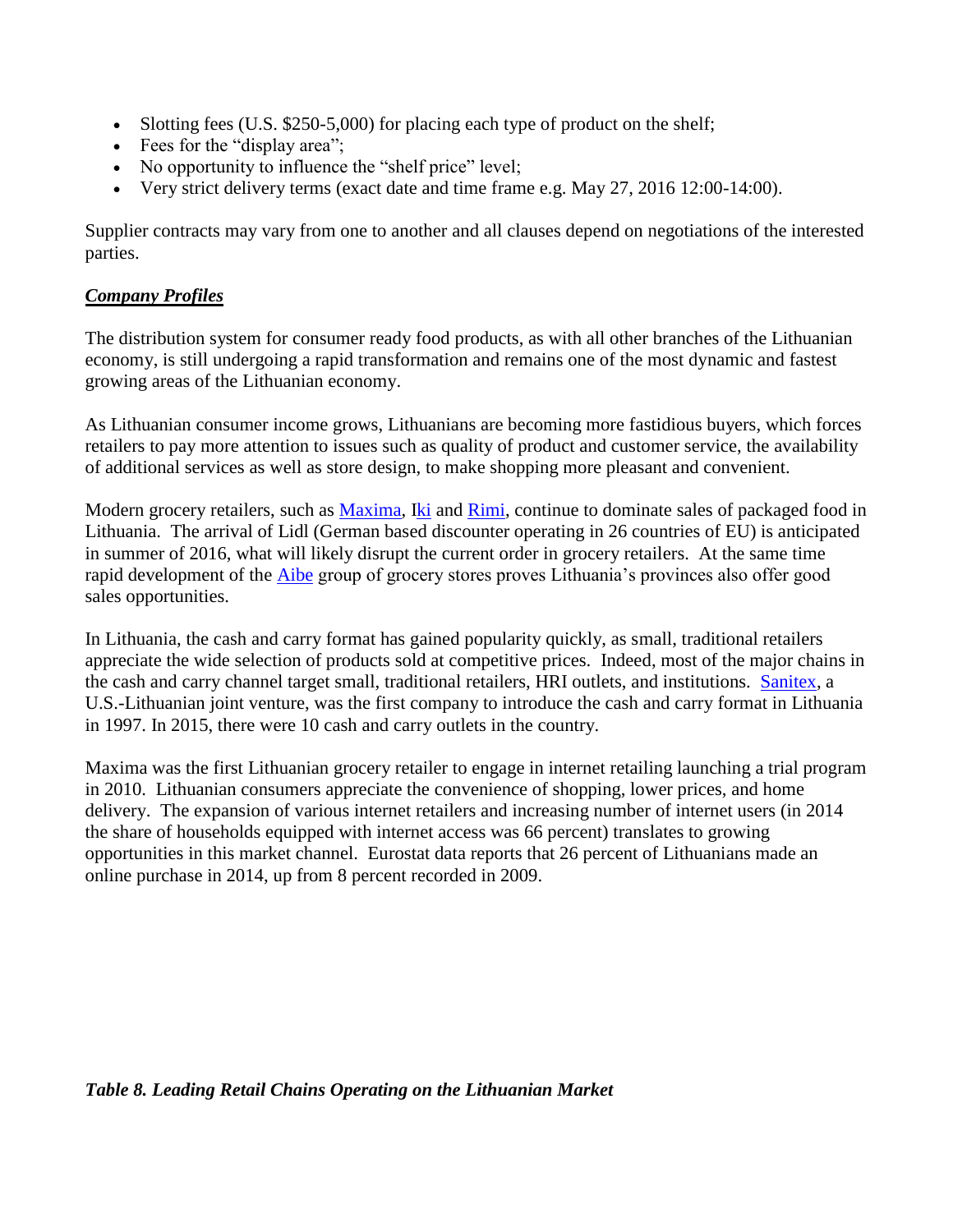| Name of       | <b>Number</b>  | 2014            | <b>Store</b>    | <b>Contact</b> | <b>Direct Import</b>      |
|---------------|----------------|-----------------|-----------------|----------------|---------------------------|
| the Store     | of stores      | <b>Turnover</b> | <b>Location</b> | information    |                           |
| Chain         |                | in mln          |                 |                |                           |
|               |                | <b>U.S. \$</b>  |                 |                |                           |
|               |                |                 |                 |                | Yes - company imports     |
| Maxima        | 234            | 1,666           | Nationwide      | www.maxima.lt  | directly                  |
|               |                |                 |                 |                | Yes - company imports     |
| <b>IKI</b>    | 243            | 666             | Nationwide      | www.iki.lt     | directly                  |
|               |                |                 |                 |                | No - imported products    |
|               |                |                 |                 |                | are sourced through local |
| Norfa         | 136            | 455             | Nationwide      | www.norfa.lt   | importers                 |
|               |                |                 |                 |                | Yes - company imports     |
|               |                |                 |                 |                | directly. Decission       |
|               |                |                 |                 |                | making based in Head      |
|               |                |                 |                 |                | Quarters in Latvia        |
| <b>RIMI</b>   | 52             | 277             | Nationwide      | www.rimi.lt    | www.rimibaltic.com        |
|               |                |                 |                 |                | No - imported products    |
|               |                |                 |                 |                | are sourced through local |
| <b>PRISMA</b> | $\overline{4}$ | 40              | Nationwide      | www.prisma.lt  | importers                 |
|               |                |                 |                 |                | No - imported products    |
| Aibe          | $500 -$        |                 |                 |                | are sourced through local |
| Group         | $700*$         | N/A             | Nationwide      | www.aibe.lt    | importers                 |

\*Estimated number of partner shops *Source: Trade sources, Industry Associations*

The Lithuanian market offers good opportunities for U.S. exporters of consumer-oriented agricultural products. U.S. suppliers of consumer-ready foods and beverages interested in developing Lithuanian market should make sure that their product meets Lithuanian/EU food law; including packaging and labeling requirements.

The best way to understand the Lithuanian market is to visit and speak to importers and distributors in order to prepare the best entry strategy for your products. Trade Shows organized within the European Union which have large U.S. Company presence turn to attract many regional buyers and offer great introductory opportunity for U.S. exporters. A listing of USDA/FAS endorsed shows can be located at [www.fas.usda.gov](http://www.fas.usda.gov/) – *[Exporting Trade Shows link.](http://www.fas.usda.gov/international-trade-shows-2016)*

Personal contact is considered very important when conducting business in Lithuania as most purchases are made after meeting an exporter or their representative in person. English is increasingly common as the language of commerce, but it is important to check in advance to see if translation service is required. It is customary for business people to shake hands upon meeting.

Lithuania is a rather formal and hierarchical culture. As a result first names are rarely used initially in the business context. Address people with Mr. and Mrs. followed by their surname. A relationship may warm up to the degree where first names can be used but the Lithuanian party signals that this is the case. Business cards are the norm and are generally given to each person at a meeting; therefore U.S. visitors should bring plenty of business cards to a meeting, although cards printed in Lithuanian are not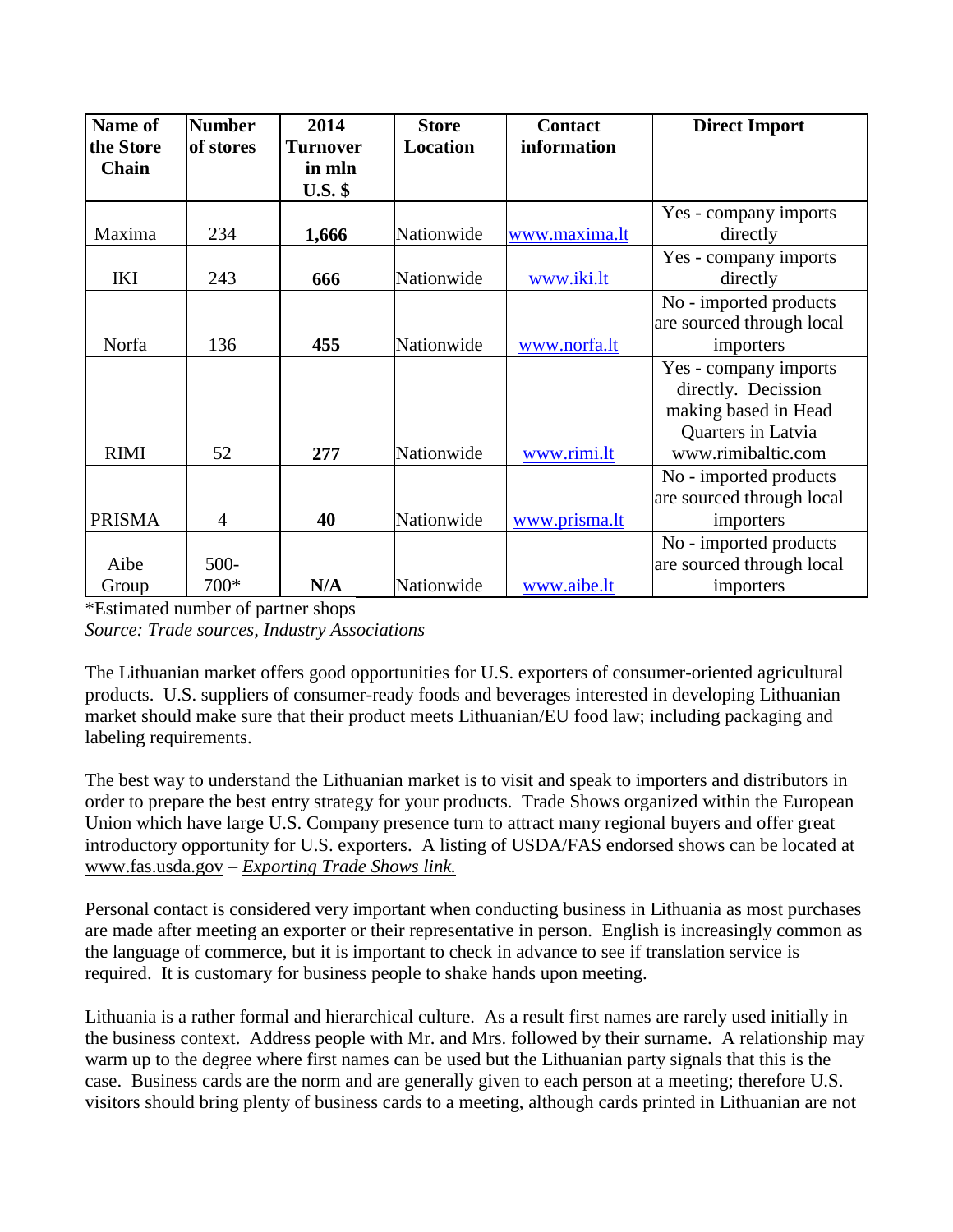necessary. Business attire is formal, including a suit and tie for men and a suit or dress for women.

Technical regulations including documentation, sanitary and phytosanitary requirements, and labeling have changed since Lithuania's EU-28 accession when Lithuania amended most of its import requirements to conform to EU regulations. For detailed information on product import certificates please refer to the EU 28 Food and Agricultural Regulations and Standards (FAIRS) Report available via [www.fas.usda.gov](http://www.fas.usda.gov/) – *Data and Analysis* link *– GAIN Reports Category*.

For details on Lithuania specific regulations, such as labeling, refer to Lithuania's Food and Agricultural Regulations and Standards (FAIRS) Report available via [www.fas.usda.gov](http://www.fas.usda.gov/) – *Data and Analysis* link *– GAIN Reports Category*.

Lithuanian consumers are becoming more sophisticated and increasingly value variety and availability of food products. Imports are rising steadily to cater to such demands and compensate for Lithuania's seasonal production. EU Member States satisfy the majority of this demand. Lithuania sources products from Non-EU member states including Ukraine, Argentina and Turkey.

# A. CONVENIENCE STORES, GAS MARTS, KIOSKS

There are two ways to place new products on shelves depending on the type of product. Either an exporter should use an importer or representative for direct personal contact with the shops, or shop managers supply themselves from the wholesalers who may import the products. In this case goods should be available in several regional wholesale units, where smaller wholesalers and retailers collect them.

# *Company Profiles*

Convenience stores, gas station marts, and kiosks are very fragmented sectors, with each retail outlet often having a different owner even within one chain or a brand due to franchising and licenses.

Kiosks operator Lietuvos Spauda continued to lead in this sector. This chain is responsible for introduction of many innovative sales techniques in Lithuania. In 2015 it introduced a loyalty program via customers' mobile phones as opposed to traditional plastic cards. Declining demand for print media prompted Lietuvos Spauda to shift its focus to selling coffee and snacks.

Convenience stores in Lithuania are increasingly popular. Leading players in convenience store and small grocery store sectors include: Vynoteka Stores (50 convenience stores located in key purchasing locations through Lithuania), Narvesen (260 shops) and Skonis ir Kvapas (50 convenience shops).

Gas marts are also emerging with continuous increase in presence of petrol stations owned by Baltic Petroleum, Lukoil, Statoil and Orlen.

# A. TRADITIONAL MARKETS – "MOM and POP", SMALL INDEPENCE GROCERY STORES AND WET MARKETS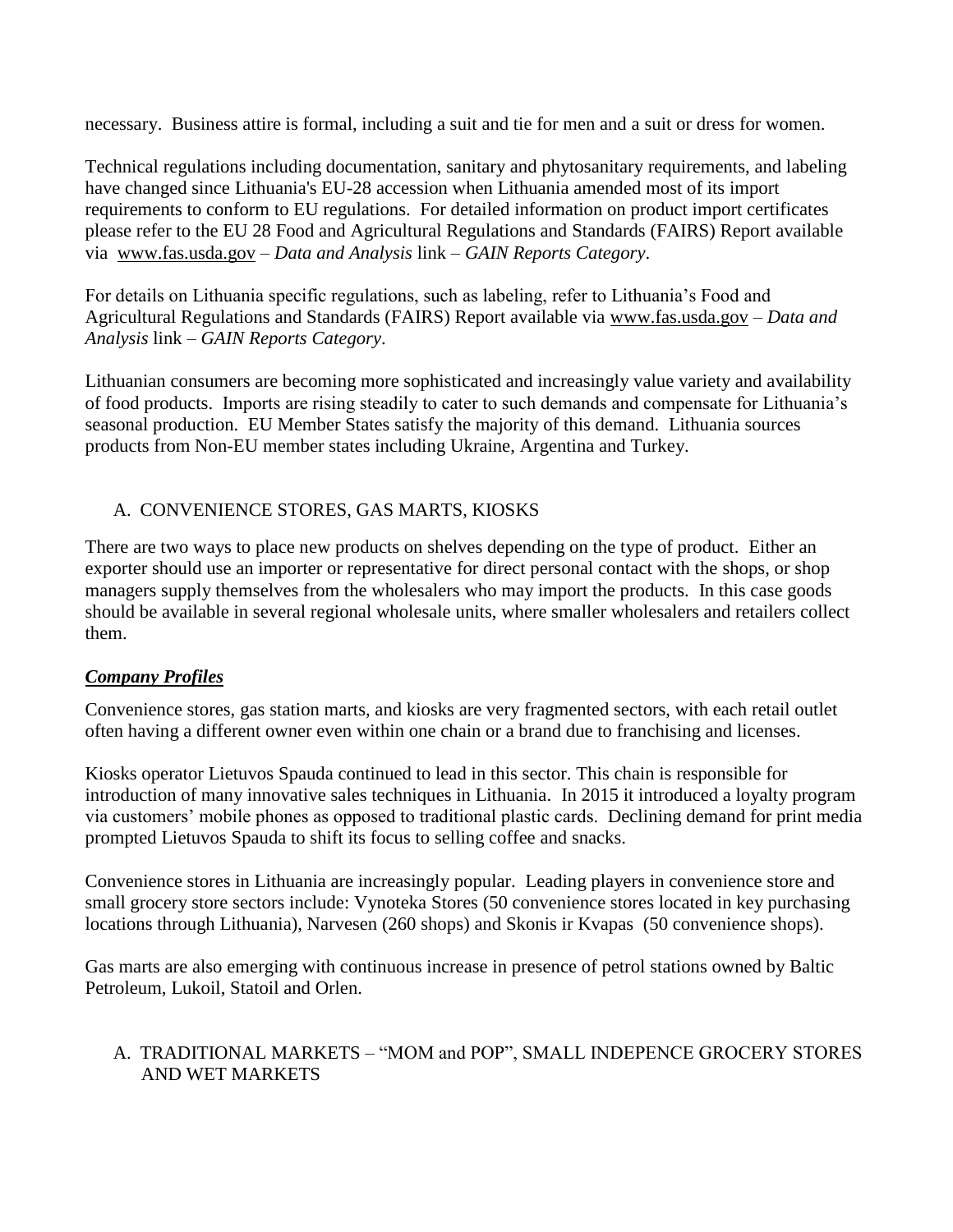# *Sub-Sector Profiles*

"Mom and Pop" shops are very common in Lithuania. They are currently facing growing competition from supermarkets and convenience stores, which are opening in smaller cities and towns.

Traditional Markets vary significantly in size and facilities. Trade estimates report that in 2015 there were over 1,200 registered regular traditional markets throughout Lithuania. Usually they consist of open air and/or kiosk facilities in an area of  $200-400m^2$  (2,150 – 4,305 square feet).

# *SECTION III. COMPETITION*

### **Import of High Value Products**

In 2014 Lithuanian imports of consumer oriented food products amounted to over U.S. \$2 billion with imports worth U.S. \$19 million originating from the United States.

| <b>Table 5. Euniquing Import of Consumer oriented food products (C.S. <math>\phi</math> Mutuon)</b> |                                       |      |      |         |        |        |            |
|-----------------------------------------------------------------------------------------------------|---------------------------------------|------|------|---------|--------|--------|------------|
| Lithuania Import Statistics                                                                         |                                       |      |      |         |        |        |            |
| Commodity: Consumer Oriented Agric. Total, Group 32 (2012)                                          |                                       |      |      |         |        |        |            |
| Year To Date: January - December                                                                    |                                       |      |      |         |        |        |            |
| <b>Partner Country</b>                                                                              | <b>Millions United States Dollars</b> |      |      | % Share |        |        | $%$ Change |
|                                                                                                     | 2013                                  | 2014 | 2015 | 2013    | 2014   | 2015   | 2015/2014  |
| World                                                                                               | 3308                                  | 3189 | 2484 | 100.00  | 100.00 | 100.00 | $-22.12$   |
| <b>United States</b>                                                                                | 10                                    | 13   | 19   | 0.29    | 0.40   | 0.75   | 46.53      |

| Table 9. Lithuania Import of consumer oriented food products (U.S. \$ Million) |  |  |  |  |
|--------------------------------------------------------------------------------|--|--|--|--|
|--------------------------------------------------------------------------------|--|--|--|--|

 *Source: Global Trade Atlas*

| Lithuania Export Statistics                                |                                       |      |      |         |        |        |           |  |
|------------------------------------------------------------|---------------------------------------|------|------|---------|--------|--------|-----------|--|
| Commodity: Consumer Oriented Agric. Total, Group 32 (2012) |                                       |      |      |         |        |        |           |  |
| Year To Date: January - December                           |                                       |      |      |         |        |        |           |  |
| <b>Partner Country</b>                                     | <b>Millions United States Dollars</b> |      |      | % Share |        |        | % Change  |  |
|                                                            | 2013                                  | 2014 | 2015 | 2013    | 2014   | 2015   | 2015/2014 |  |
| World                                                      | 3686                                  | 3499 | 2527 | 100.00  | 100.00 | 100.00 | $-27.77$  |  |
| <b>United States</b>                                       | 14                                    | 27   | 50   | 0.39    | 0.78   | 1.97   | 83.84     |  |

 *Source: Global Trade Atlas*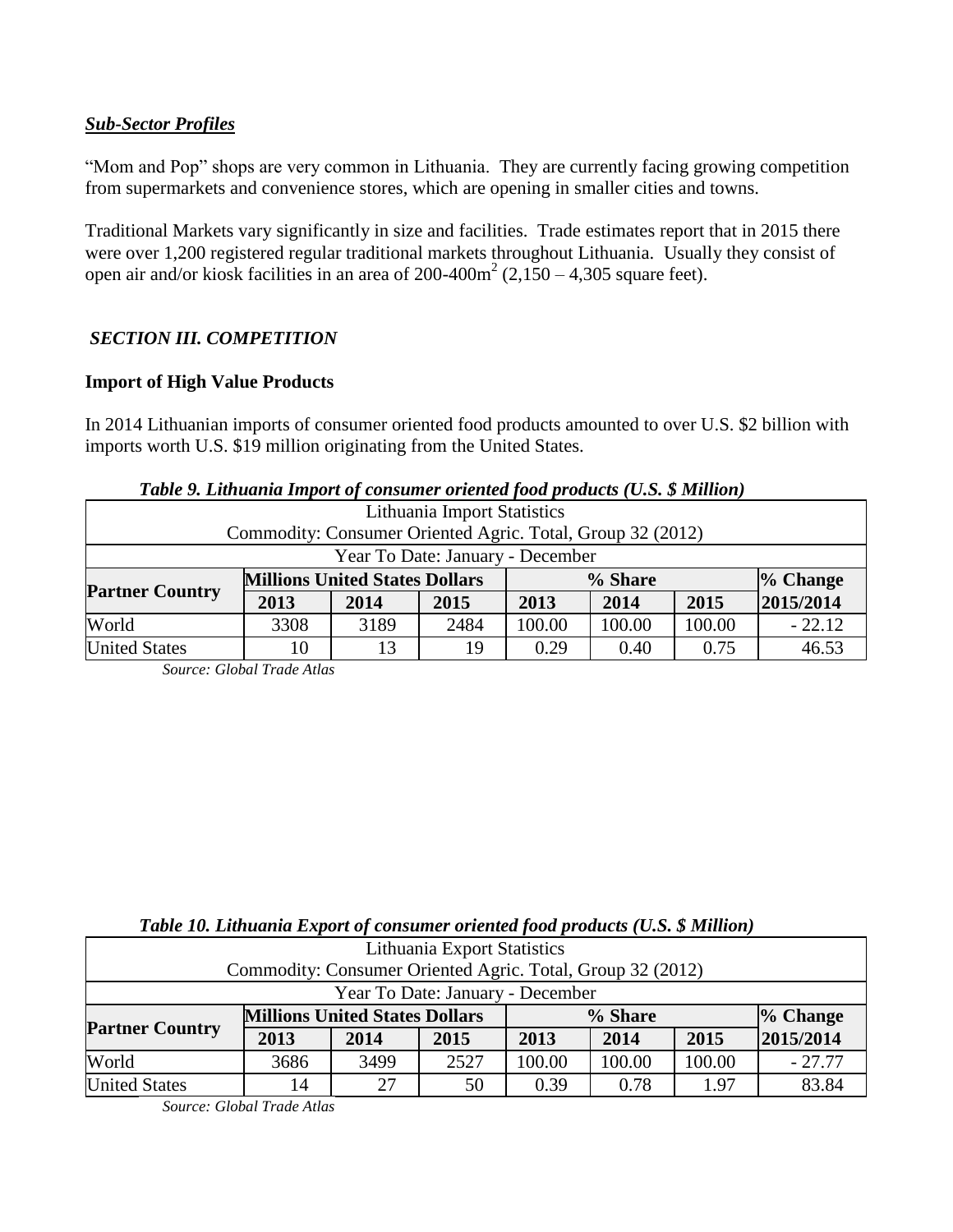Domestic producers and exporters from the European Union (mainly Poland, The Netherlands, Spain, Latvia, Germany, Italy, Estonia, Belgium constitute over 50 percent of total Lithuanian food imports) are the main competitors for American food exporters.

Dynamic development of Lithuanian producers and foreign investors in the Lithuanian food industry resulted in an increased variety of high quality product being produced locally. Even classic American products like Coca-Cola are produced in Lithuania. It should also be noted that Lithuanian customers prefer Lithuanian products over imported ones, influencing shoppers to purchase products made in Lithuania. Many chains advertise the fact that they offer Lithuanian vegetables or other products to increase sales.

| <b>Product</b><br>Category | <b>HS</b><br>code       | <b>Total</b><br>imports<br>of agri-<br>food<br>product<br>s by<br>Lithuan<br>ia<br>$(U.S.$ \$<br>million) | <b>Direct</b><br>impor<br>ts<br>from<br>the<br><b>USA</b><br>$(U.S.$ \$<br>millio<br>$\mathbf{n}$ ) | <b>Share</b><br>of US<br>impor<br>ts<br>in tota<br>impor<br>ts<br>$(\%)$ | <b>Main</b><br>Foreign<br>competito<br>rs                            | <b>Strenghts of</b><br><b>Key Supply</b><br><b>Countries</b>                                      | <b>Advantages</b><br>and<br>disadvantag<br>es of Local<br><b>Suppliers</b> |
|----------------------------|-------------------------|-----------------------------------------------------------------------------------------------------------|-----------------------------------------------------------------------------------------------------|--------------------------------------------------------------------------|----------------------------------------------------------------------|---------------------------------------------------------------------------------------------------|----------------------------------------------------------------------------|
| Frozen<br>Fish             | 0303                    | 96                                                                                                        | $\mathbf{1}$                                                                                        | 1.36                                                                     | 1.Norway,<br>2.Russia<br>3.Spain,<br>4.Chile,<br>5.Latvia,           | $1-3, 5.$<br>Distance,<br>availability<br>and regional<br>products.<br>4. Price/quality           | Developed<br>fish<br>processing<br>industry.                               |
| Fish<br><b>Fillets</b>     | 0304                    | 102                                                                                                       | 23                                                                                                  | 23                                                                       | 1.Sweden<br>2. Norway,<br>3.Kazahsta<br>n,<br>4.Poland,<br>5.Russia, | 1.2. Price/quali<br>ty. 3,4,5<br>Distance,<br>availability<br>and regional<br>products.           | Developed<br>fish<br>processing<br>industry.                               |
| <b>Almonds</b>             | 08021<br>$\overline{2}$ | 10                                                                                                        | 6                                                                                                   | 58                                                                       | 1.Spain,<br>2.The<br>Netherland<br>S,<br>3.Germany                   | 1.Distance,<br>availability<br>and regional<br>products.<br>2.3.<br>Traditional re-<br>exporters. | No local<br>production<br>due to<br>unfavorable<br>climate<br>conditions.  |
| Wine                       | 2204                    | 21                                                                                                        | 0.5                                                                                                 | 0.5                                                                      | 1.Italy,<br>2.France,                                                | Distance,<br>availability                                                                         | Limited<br>local                                                           |

*Table 11. Examples of import of consumer food products and ingredients to Lithuania in 2015*.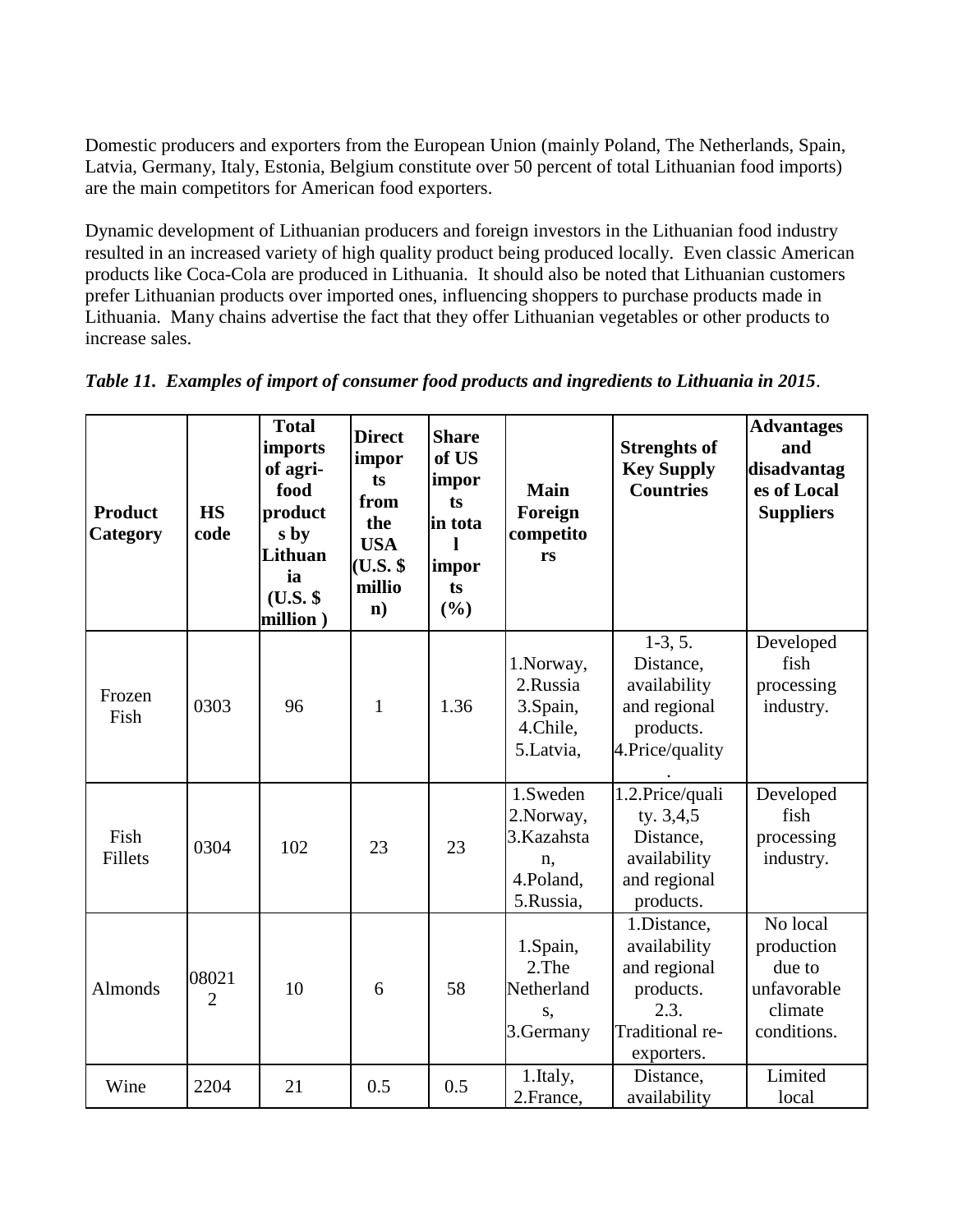|                                                                   |                         |    |                |      | 3.Spain,<br>4.Germany<br>1.France,                 | and regional<br>products.<br>Distance,                                                                                          | production<br>due to<br>unfavorable<br>climate<br>conditions.<br>Developed                                                                                   |
|-------------------------------------------------------------------|-------------------------|----|----------------|------|----------------------------------------------------|---------------------------------------------------------------------------------------------------------------------------------|--------------------------------------------------------------------------------------------------------------------------------------------------------------|
| Alcohol<br><b>Beverages</b>                                       | 2208                    | 94 | 5              | 5.5  | 2.Germany<br>, 3.Latvia<br>4.United<br>Kingdom     | availability<br>and regional<br>products.                                                                                       | local<br>production<br>industry.                                                                                                                             |
| <b>Mixtures</b><br>of<br>Odorifero<br><b>us</b><br>Substance<br>S | 3302                    | 38 | $\overline{4}$ | 10.2 | 1.Ireland<br>2. France,<br>3. Italy                | Most of the<br>product is<br>imported from<br>within the<br>European<br>Union.                                                  | Increasing<br>production<br>of high<br>quality<br>Lithuanian<br>components.                                                                                  |
| Peptones<br>and<br>Derivativ<br>es                                | 35040<br>$\overline{0}$ | 6  | 0.3            | 2.5  | 1.China,<br>2.The<br>Netherland<br>S<br>3.Denmark  | Chinese<br>producers are<br>actively<br>promoting<br>their product<br>on the<br>Lithuanian<br>market.                           | Lithuanian<br>food<br>processing<br>industry as<br>well as<br>producers of<br>supplies for<br>body<br>building are<br>interested in<br>the U.S.<br>products. |
| Food<br>enzymes                                                   | 3507                    | 12 | 5              | 44   | 1.The<br>Netherland<br>S<br>2.Denmark<br>3.Germany | U.S. product<br>is considered<br>to be<br>expensive.<br>Active<br>competition<br>exists from<br>European<br>Union<br>producers. | Lithuanian<br>food<br>processing<br>industry is<br>becoming<br>increasingly<br>interested in<br>using high<br>quality<br>product<br>from the<br>U.S.         |

*Source: Global Trade Atlas Data*

# **SECTION IV. BEST HIGH-VALUE PRODUCT PROSPECTS**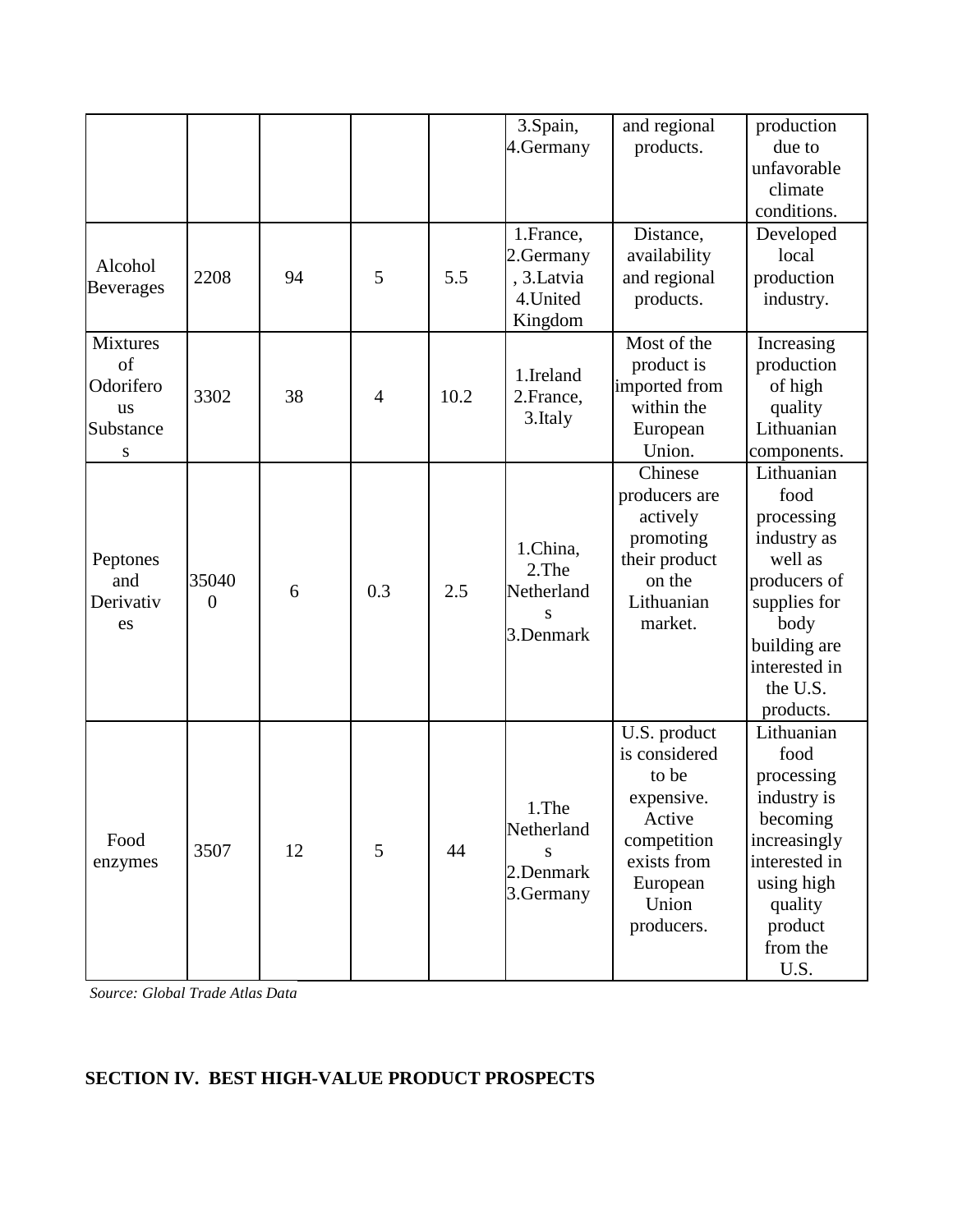### **Products in the market that have good sales potential**

- Fish and Seafood: salmon, lobster and other miscellaneous fish products
- Nuts: almonds, peanuts, pecans, pistachios, walnuts
- Wine
- Distilled Spirits
- Highly processed ingredients: protein concentrates dextrin, peptones, enzymes, lecithin
- Dried & Processed Fruit: cranberries, prunes
- Fruit juice concentrates: Cranberry, prune
- Organic products

#### **Products not present in significant quantities, but which have good sales potential**

- High quality spices and mixes (tex-mex)
- Beef: Hormone-free beef
- Ingredients for the natural and healthy foods industry
- Dairy products (whey)
- Vegetable fats for bakery industry

#### **Products not present because they face significant boundaries**

Food additives not approved by the European Commission

# **SECTION V. KEY CONTACTS AND FURTHER INFORMATION**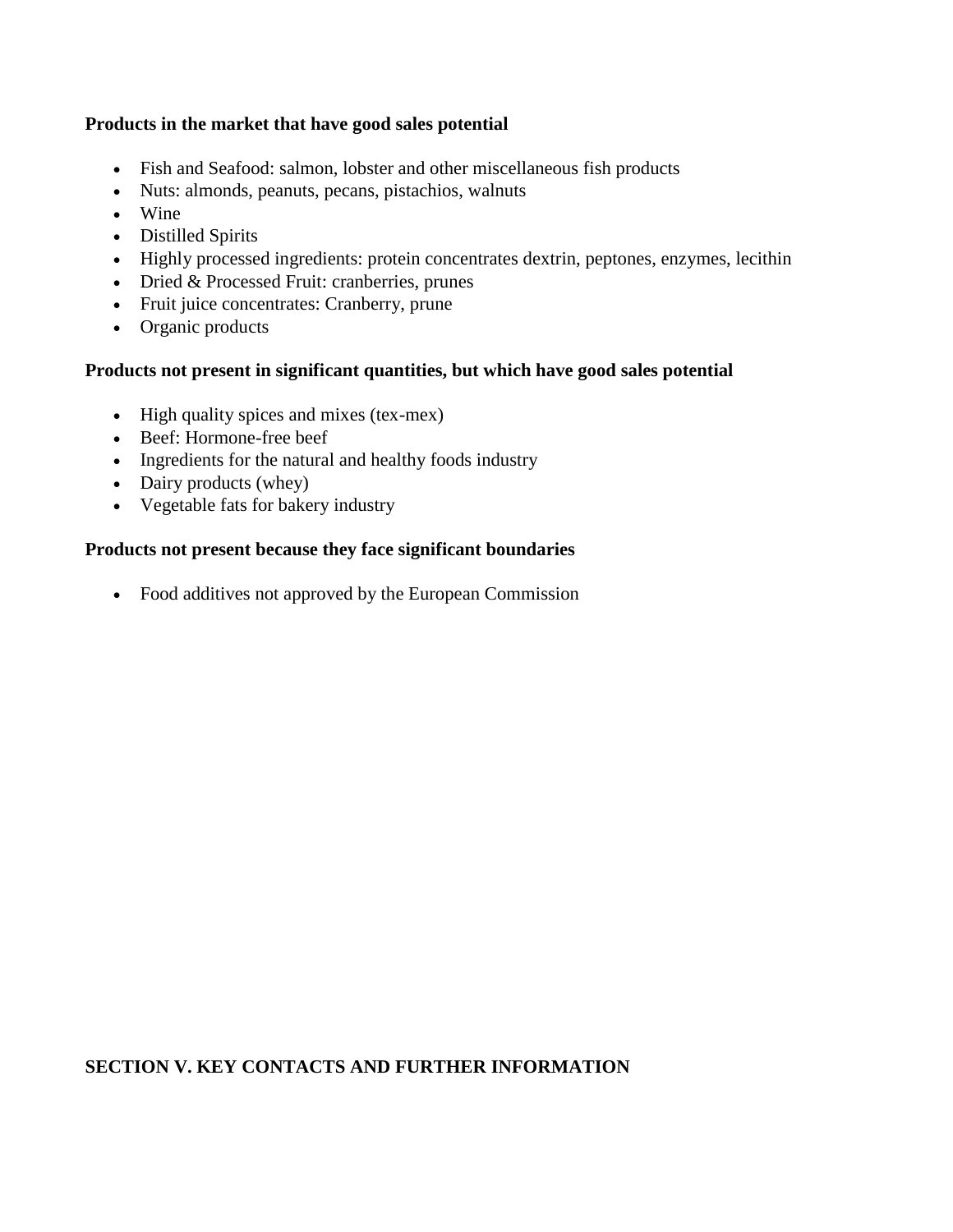One of the goals of the Foreign Agricultural Service (FAS) office in Warsaw is to assist in market development and promotion of U.S. food and agricultural products in Lithuania. There are a wide variety of ways in which to approach this market and many key contacts such as importers, distributors and retailers. Suppliers of U.S. food products and ingredients can contact FAS Warsaw if additional information regarding selling U.S. food and beverage products to Lithuania is required.

There are several U.S. commodity groups, called cooperators/regional groups, who partner with FAS to promote U.S. agricultural products in Lithuania. Those cooperators who are particularly active in Lithuania include: Food Export USA Northeast and [Southern United States Trade Association.](https://www.google.com/url?sa=t&rct=j&q=&esrc=s&source=web&cd=2&cad=rja&uact=8&ved=0ahUKEwiRtqWTt7vMAhVDdT4KHWyjCP8QFggmMAE&url=http://www.susta.org/&usg=AFQjCNEG-SGZLyzo6bS_OzgTdD40Z4XONQ&bvm=bv.121070826,d.dmo)

For additional information regarding the Lithuanian market please contact:

American Embassy Foreign Agricultural Service Al. Ujazdowskie 29/31 00-540 Warsaw, Poland Phone number: +48 22 504 23 36 E-mail: AgWarsaw@fas.usda.gov Website: https://pl.usembassy.gov/embassy-consulate/government-agencies/foreign-agriculturalservice-fas/

Please also visit the Foreign Agricultural Service home page [\(www.fas.usda.gov](http://www.fas.usda.gov/) – *Data and Analysis*  link *– GAIN Reports Category*) for more information about exporting U.S. food products to Lithuania, including "The HRI Food Service Sector Report", "Food Processing Sector", "Retail Sector".

For information on exporting U.S agricultural products to other countries please visit the Foreign Agricultural Service home page: [http://www.fas.usda.gov](http://www.fas.usda.gov/) – *Countries and regions* link.

**Appendix A.** Additional contacts in Lithuania:

[Lithuanian Retailers Association](http://www.lpia.lt/)